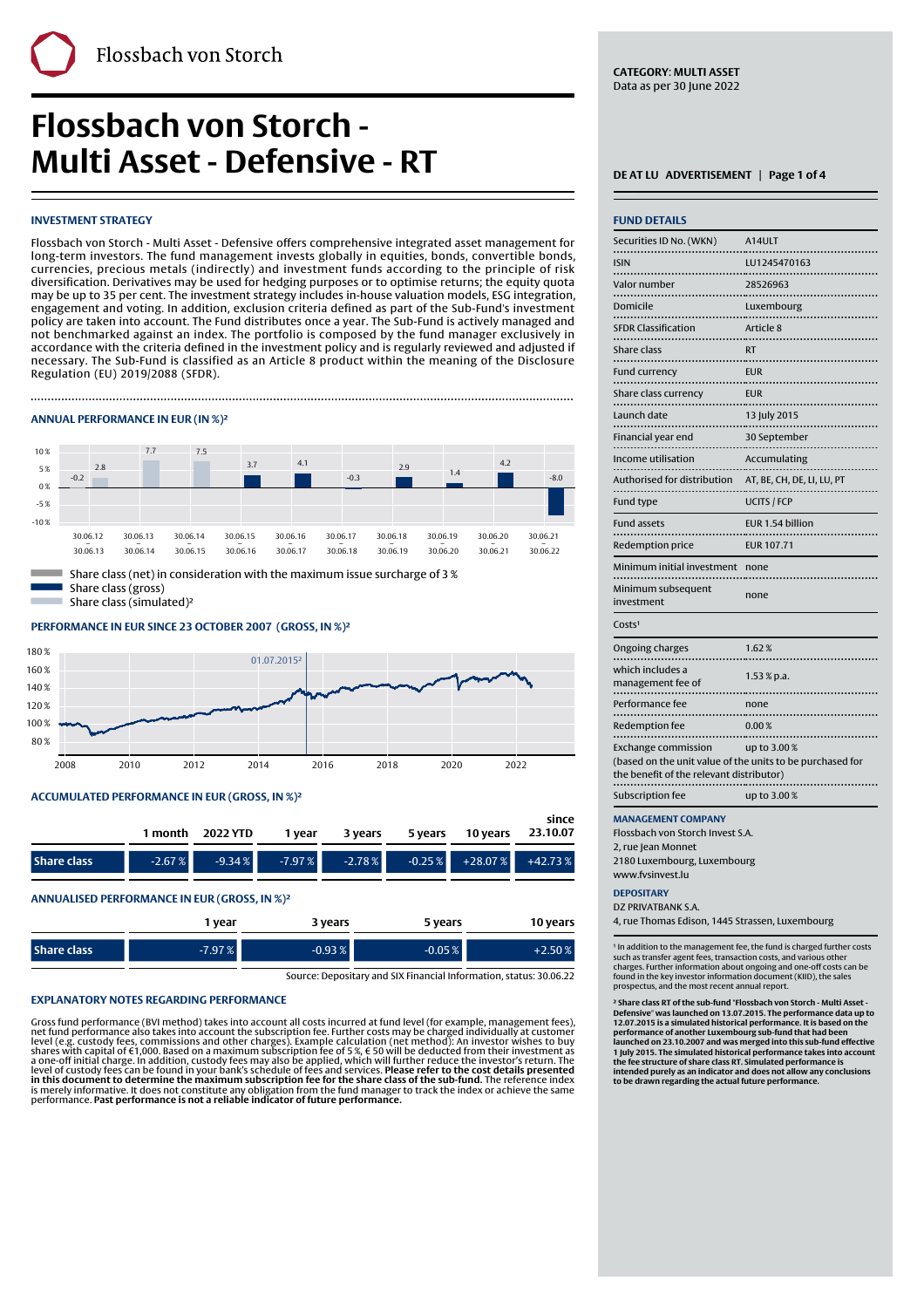# **Flossbach von Storch - Multi Asset - Defensive - RT**

# **TOP 10 SECTORS FOR EQUITIES (IN %) CREDIT RATING FOR BONDS (IN %)**

| $\mathbf{1}$ . | <b>Information Technology</b> | 21.82% |
|----------------|-------------------------------|--------|
|                | 2. Financials                 | 14.54% |
| 3.             | Industrials                   | 13.91% |
| 4.             | Health Care                   | 12.88% |
| 5.             | <b>Communication Services</b> | 11.90% |
| 6.             | Consumer Staples              | 11.68% |
| 7.             | <b>Consumer Discretionary</b> | 6.64%  |
| 8.             | <b>Real Estate</b>            | 2.54%  |
| 9.             | Other                         | 2.17%  |
| 10.            | Materials                     | 1.92%  |

Finally, the contract of the contract of the contract of the contract of the contract of the contract of the c

| AAA        | 42.20% |
|------------|--------|
| AA         | 9.44%  |
| А          | 20.91% |
| <b>BBB</b> | 14.69% |
| BB         | 8.57%  |
| <b>NR</b>  | 4.18%  |

Source: Depositary and Flossbach von Storch, status: 30.06.22

A simplified ratings scorecard is used when determining the rating. Trends (+/-) are not taken into account in this process. Convertibles are not considered.

Source: Depositary and Flossbach von Storch, status: 30.06.22

# **ASSET ALLOCATION AND FLUCTUATION MARGIN (IN %)**



\* Fluctuation margins partly represent our in-house investment limits.

# **MONTHLY COMMENTARY**

The fund commentary is still being finalised and will be completed by the 8th business day at the latest.

**CATEGORY**: **MULTI ASSET** Data as per 30 June 2022

## **FUND MANAGEMENT**



**Stephan Scheeren** Fund manager At Flossbach von Storch since 2008.



**Julian-Benedikt Hautz** Fund manager At Flossbach von Storch since 2017.



**Dr. Tobias Schafföner** Head of Multi-Asset At Flossbach von Storch since 2012.

# **AWARDS**

**Morningstar Rating™ overall\*:** \* \* \* \* \*

\* Morningstar Rating™ overall: © (2022) Morningstar Inc. All rights reserved. The information contained herein: (1) is protected by copyright for Morningstar and / or its content providers; (2) may not be copied or distributed, and (3) is not guaranteed with regard to its accuracy, completeness, or timeliness. Neither Morningstar nor its content providers are liable for any damages or losses that may result from the use of this information. Ratings refer to the previous month.

For more information on Morningstar's ratings, please visit:

[http://www.morningstar.co.uk/uk/help/Methodol](http://www.morningstar.co.uk/uk/help/Methodology.aspx) [ogy.aspx](http://www.morningstar.co.uk/uk/help/Methodology.aspx)

The Morningstar Rating shown here is based on a so-called "Track Record Extension". This extension of the performance history implies that a back-calculation has taken place. The performance which is given dates back to before the launch of these sub-funds. The simulated performance corresponds to the methodology which is set out in the relevant Morningstar Extended Performance Methodology Paper. For more information please go to:

[http://www.morningstar.co.uk/uk/glossary/12610](http://www.morningstar.co.uk/uk/glossary/126106/track-record-extension.aspx) [6/track-record-extension.aspx](http://www.morningstar.co.uk/uk/glossary/126106/track-record-extension.aspx)

status: 31.05.22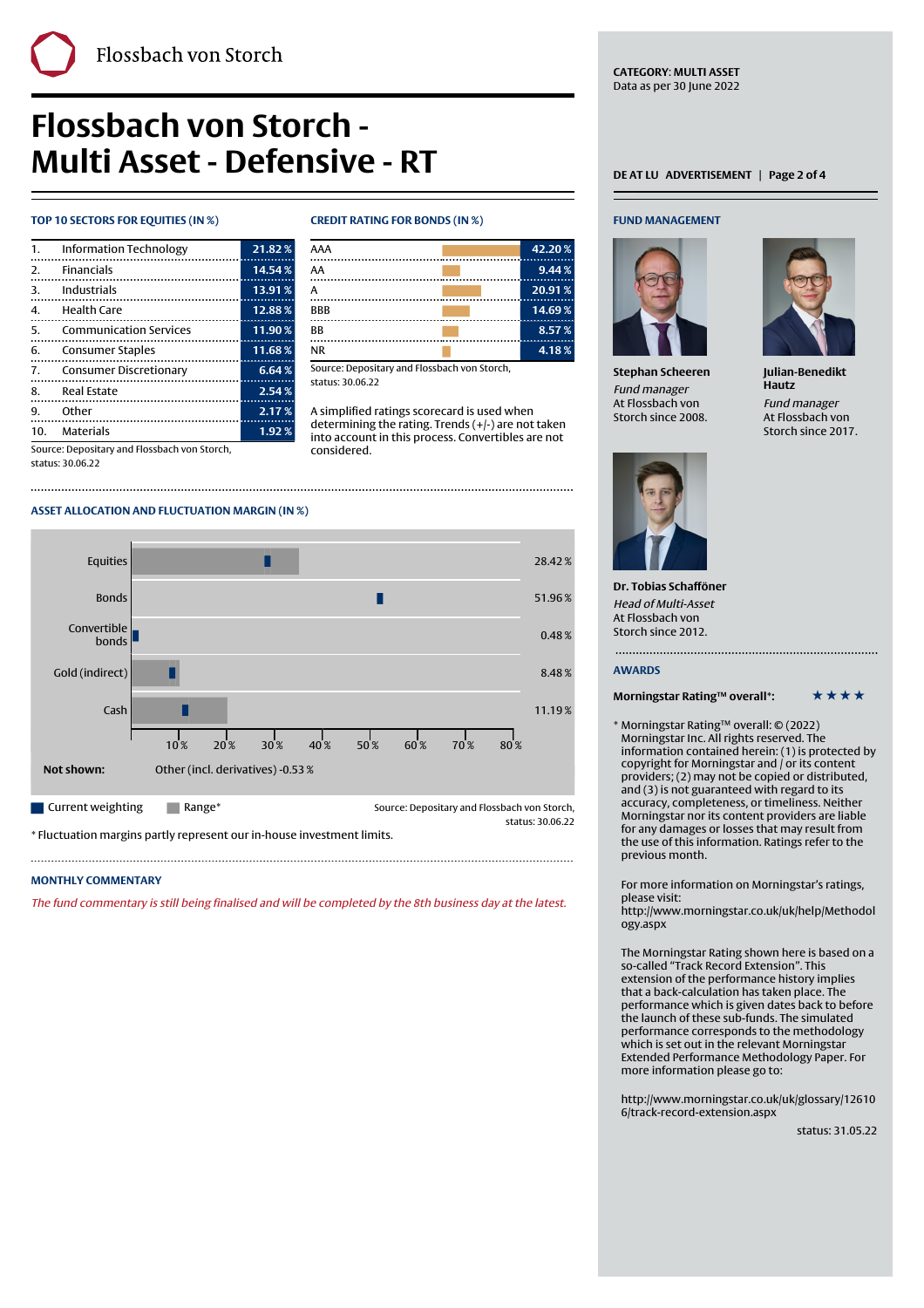# **OPPORTUNITIES**

- + Flexible investment policy without benchmarking.
- + Risk is broadly diversified by investing in a range of asset classes (e.g. equities, bonds, convertible bonds and precious metals indirect). Market potential can be exploited by investing across a wide range.

Finally, the contract of the contract of the contract of the contract of the contract of the contract of the c

- + Investing in assets denominated in a foreign currency can have a positive impact on unit values as a result of exchange rate movements.
- + Derivatives can be used to increase potential yields.
- + Precious metals [indirect] (e.g. in the form of gold) can be used to increase potential yields.

### **RISKS**

- Market risks: The securities in which the Management Company invests the sub-fund assets present opportunities for gain but also the possibility of risk. The ESG criteria restrict the selection of target investments in terms of category and number, sometimes considerably. If a sub-fund invests directly or indirectly in securities and other assets, it is subject to many general trends and tendencies on the markets, which are sometimes attributable to irrational factors, particularly on the securities markets. Losses can occur when the market value of the assets decreases against the cost price. If a unit holder disposes of units in a sub-fund at a time when the quoted price of the sub-fund assets is less than at the time of investment, then the unit holder will not recover the full value of the investment. While each sub-fund constantly strives to achieve growth, growth cannot be guaranteed. The risk exposure of the investor is, however, limited to the sum invested. There is no obligation to make additional capital contributions beyond investors' investments. -
- Currency risks: If a sub-fund holds assets which are denominated in foreign currencies, it shall be subject to currency risk. In the event of a devaluation of the foreign currency against the reference currency of the subfund, the value of the assets held in foreign currencies shall fall. -
- Credit risks: The fund may invest part of its assets in bonds. The issuers of these bonds could become insolvent, causing the bonds to lose some or all of their value. -
- Interest change risks: Investing in securities at a fixed rate of interest is connected with the possibility that the current interest rate at the time of issuance of a security could change. If the current interest rate increases as against the interest at the time of issue, fixed rate securities will generally decrease in value. Conversely, if the current interest rate falls, fixed rate securities will increase. -
- Risks relating to the use of derivatives: The fund may enter into derivative transactions for the purposes listed in the KIID and the sales prospectus. This means increased opportunities, but also increased risk of losses. The use of derivatives to hedge against losses may also reduce the profit opportunities of the fund. -
- Risks of precious metals and commodities: Precious metals and commodities may be subject to greater price fluctuations. Trading prices may also fall. -

**Please read the Prospectus and particularly the RISK WARNINGS section and the specific annex of the subfund to understand the risks and benefits of this product.**

**CATEGORY**: **MULTI ASSET** Data as per 30 June 2022

### **INVESTOR PROFILE**

### **CONSERVATIVE:**

The fund is appropriate for conservative investors. Due to the composition of the net sub-fund assets, there is a moderate degree of risk but also a moderate degree of profit potential. The risks may consist in particular of currency risk, credit risk and price risk, as well as market interest rate risks.

### **INVESTMENT HORIZON:**

Medium-term: 3 to 5 years

### **RISK/RETURN PROFILE**

| Low risk                |  |  |  |   |                          | High risk |
|-------------------------|--|--|--|---|--------------------------|-----------|
| Potentially low revenue |  |  |  |   | Potentially high revenue |           |
|                         |  |  |  | 5 | 6                        |           |

The historical data used for calculating the synthetic indicator is not a reliable indication of the future risk and reward profile of the share class. The category shown is not guaranteed to remain unchanged and may shift over time. Even the lowest category does not mean a risk-free investment. This share class has been placed in the aforementioned risk class because its unit price is subject to medium fluctuation, therefore the profit potential and loss exposure may be moderate. Because of the calculation model used, all risks may not be taken into consideration when placing the share class in a risk class. Detailed information can be found in the section entitled "Risks" of the prospectus.